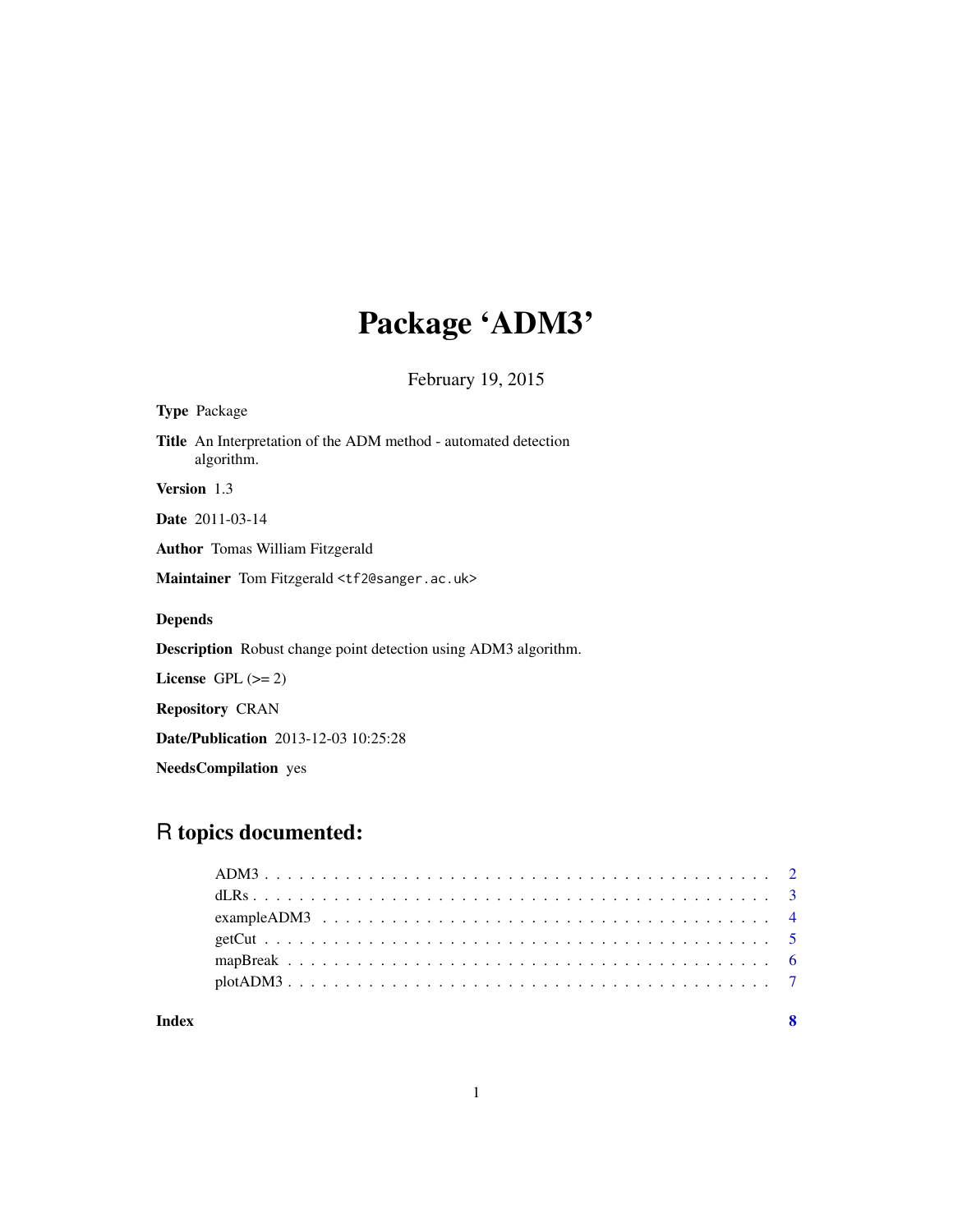### <span id="page-1-0"></span>Description

Performs change point detection on a "bed" formatted file.

#### Usage

ADM3(file, outfile, t=6, np=3, mr=0.3, autoCut=F)

#### Arguments

| file    | - "bed" formatted input file (chr, start, stop, value, score).                   |
|---------|----------------------------------------------------------------------------------|
| outfile | - output file location (a report of detected features).                          |
| t       | - the main detection threshold - controls sensitivity - not recommended below 4. |
| np      | - number of data points required to detect a feature.                            |
| mr      | - minimum mean ratio to detect a segemnt.                                        |
| autoCut | - attempt noise dependant auto filtering.                                        |

#### Details

Performs change point detection on a bed formatted file and allows an error value to be applied to each probe.

This is a highly efficent implementation - takes less than 2 mins to process 1 million data points (most of which is spend reading the input file!).

#### Value

A list containing input data (with detection score and feature indices) and a report (detected features).

#### Note

This algorihtm in now very robust - it is noise aware - and has several further modifications, improving its performance.

#### Author(s)

Tomas William Fitzgerald

#### References

Agilent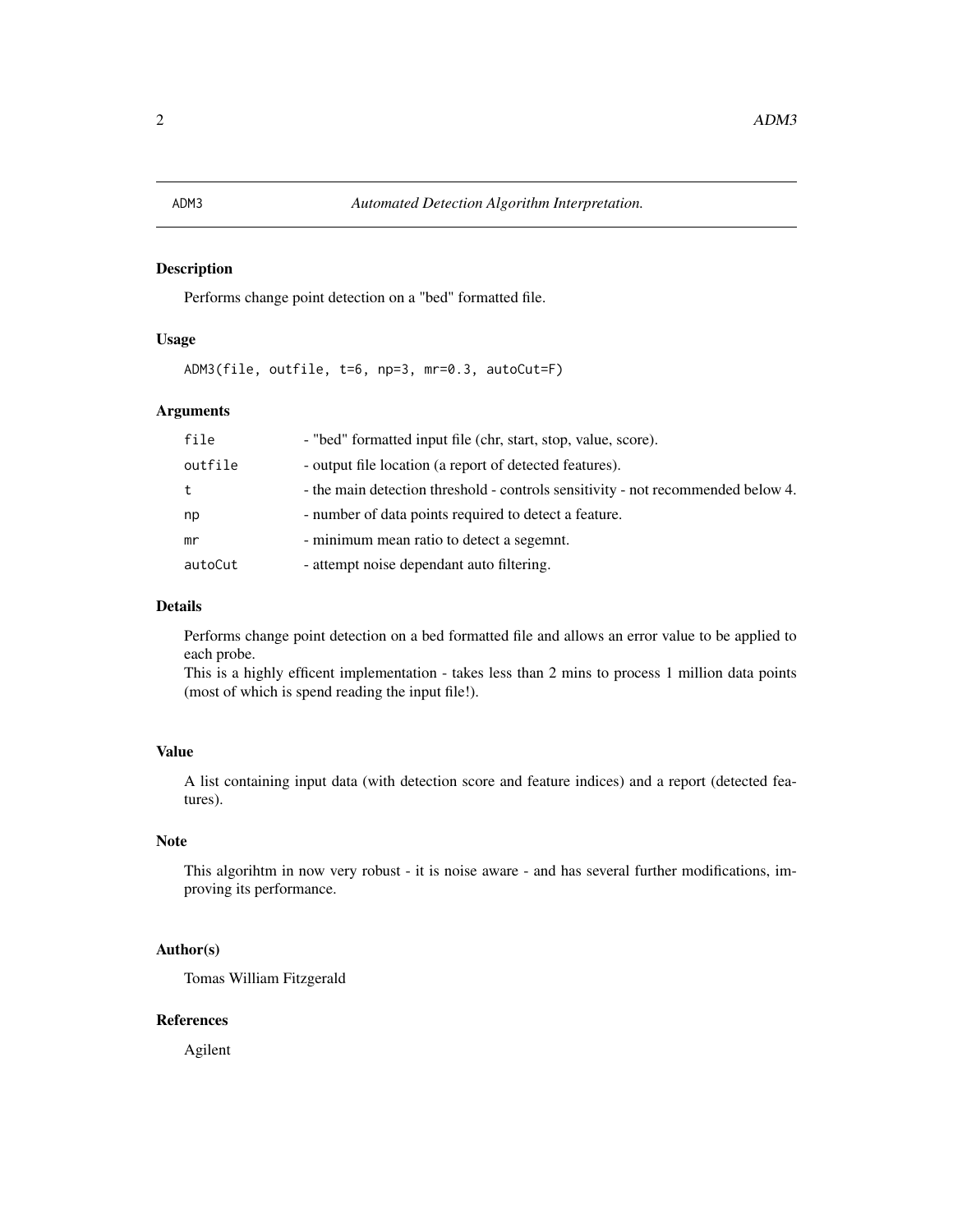#### <span id="page-2-0"></span> $d\text{LRs}$  3

#### See Also

<http://www.home.agilent.com/agilent/home.jspx>

#### Examples

#exampleADM3()

#### dLRs *Caculate the DLR Spread.*

#### Description

Calculates the "DLR spread" - derivative log2 ratio spread.

#### Usage

dLRs(x)

#### Arguments

x - vector of log ratio values.

#### Details

Calculates the probe-to-probe log ratio difference of an array. This is a noise estimation which is robust to outliers.

#### Value

The derivative log2 ratio spread.

#### Note

A value used to compute the minimum log ratio difference needed to detect an outlier.

#### Author(s)

Tomas William Fitzgerald

#### References

Agilent

#### See Also

<http://www.home.agilent.com/agilent/home.jspx>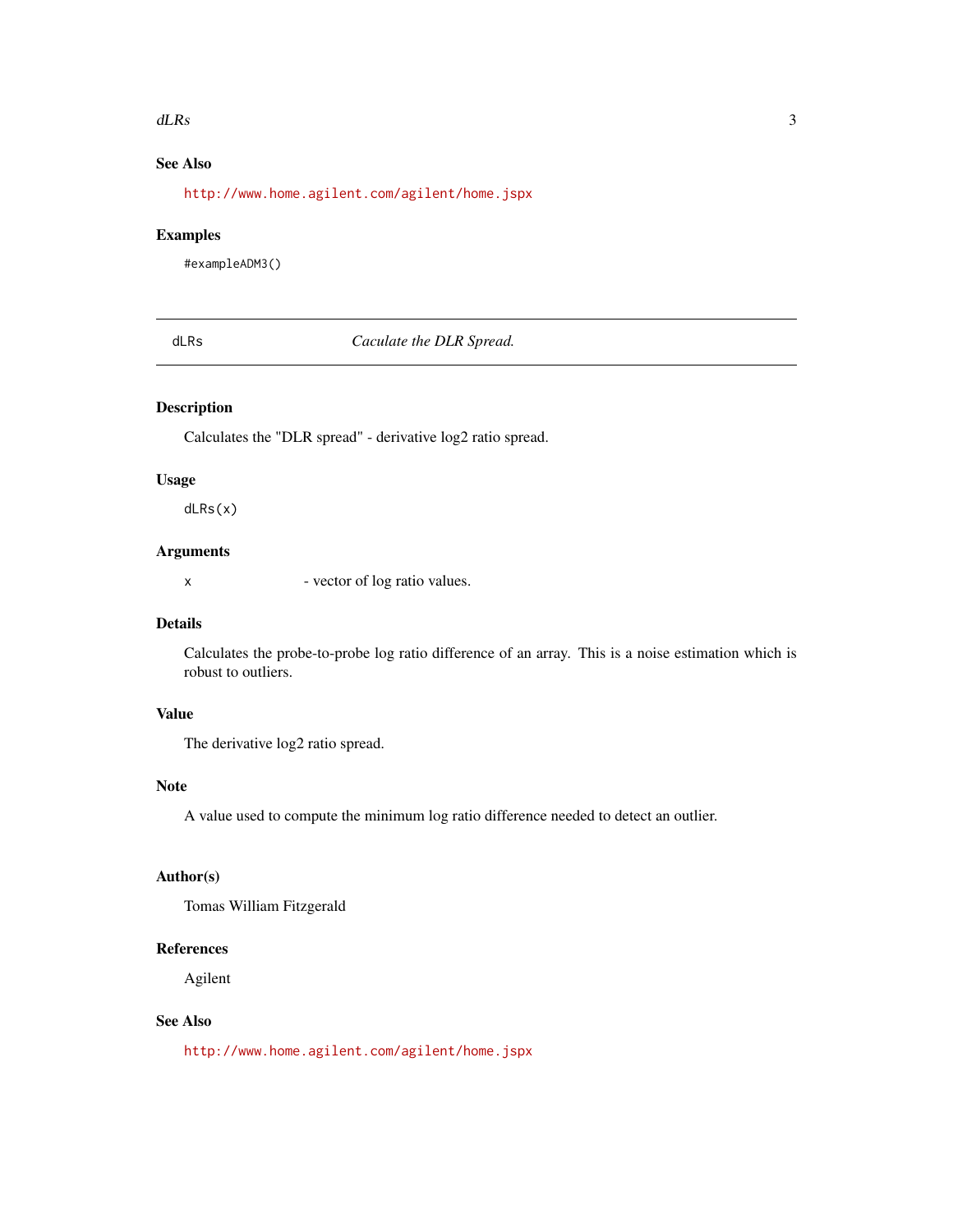#### Examples

```
r1 = rnorm(100, 0, 3)
dLRs(r1)
r2 = rnorm(100, 0, 5)
dLRs(r2)
```
exampleADM3 *An example of using ADM3.*

#### Description

Perfroms change point detection on an input file and plots resulting features.

#### Usage

exampleADM3(outfile)

#### Arguments

outfile - location of a report file to be written.

#### Details

example.

#### Value

A report written in file (outfile).

#### Note

note.

#### Author(s)

Tomas William Fitzgerald

#### Examples

#exampleADM3()

<span id="page-3-0"></span>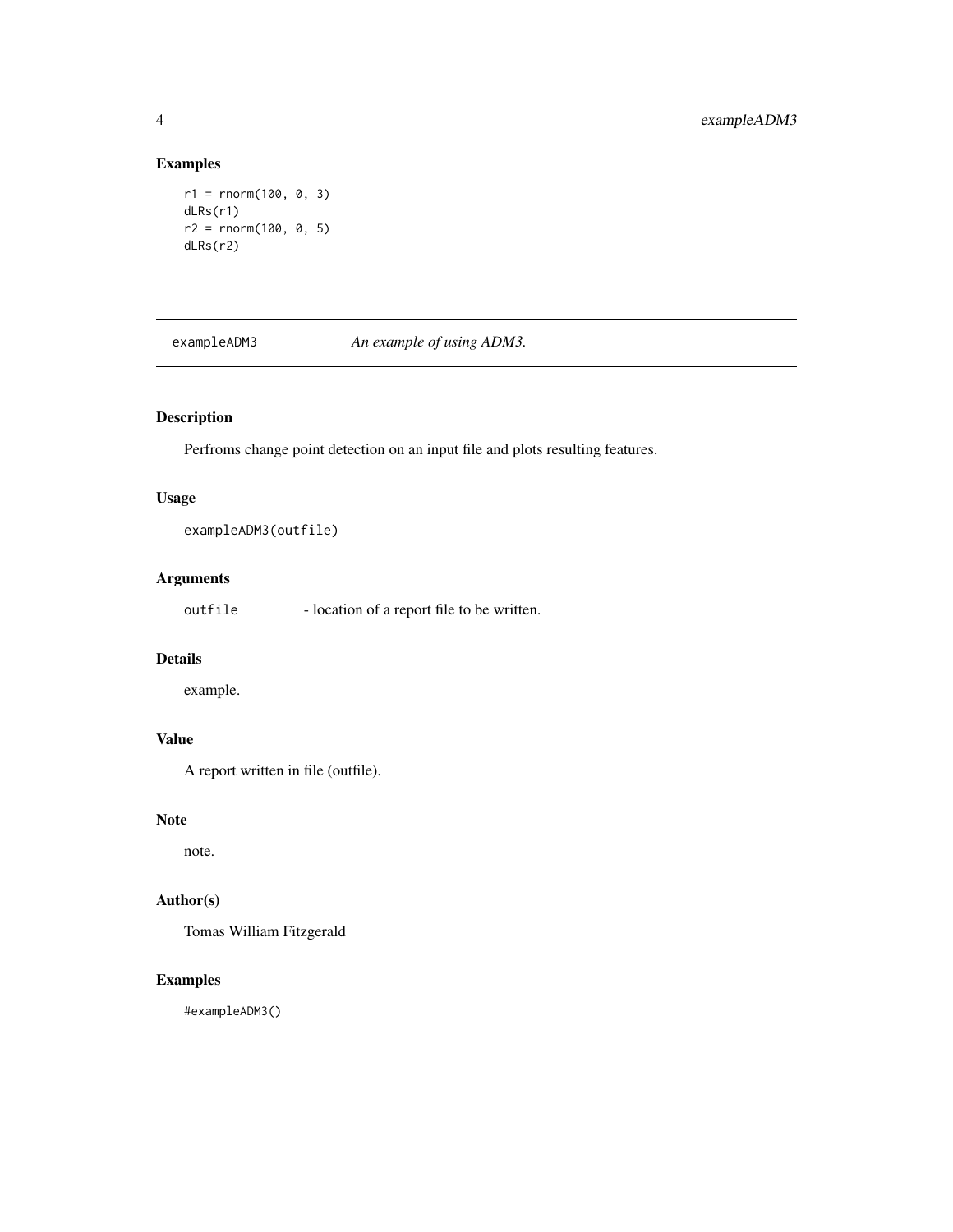<span id="page-4-0"></span>

#### Description

Find a absolute cut-of on mean ratio.

#### Usage

getCut(dlrss, fa, mi)

#### Arguments

| dlrss | - the dLRs of a segment.                   |
|-------|--------------------------------------------|
| fa    | - a factor for scaling.                    |
| mi    | - the mimimum expected dLRs of the sample. |

#### Details

Can define cut-offs based on local data noise.

#### Value

A cut-of value.

#### Note

note.

#### Author(s)

Tomas William Fitzgerald

#### Examples

getCut(0.12, 0.3, 0.08)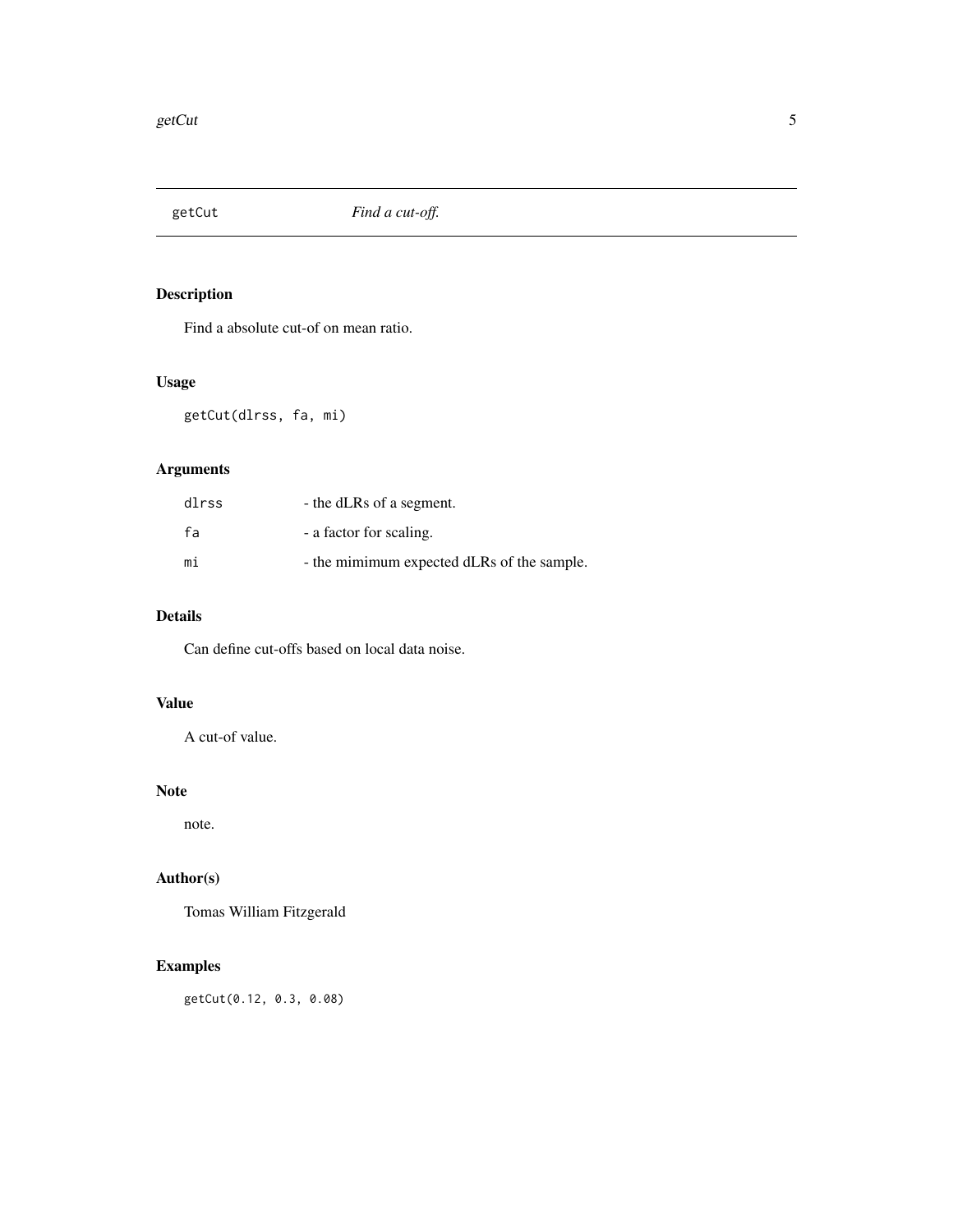<span id="page-5-0"></span>mapBreak *mapBreak.*

#### Description

Trys to fine mapping break point locations.

#### Usage

mapBreak(d,ind1,ind2,mr)

#### Arguments

| d    | - input data.                    |
|------|----------------------------------|
| ind1 | - break point start position.    |
| ind2 | - break point stop position.     |
| mr   | - minimum mean ratio acceptable. |

#### Details

example

#### Value

Indices of fine mapped break points.

#### Note

No merging of adjacent feature is done - this is expect to be done during post-processing.

#### Author(s)

Tomas William Fitzgerald

#### Examples

#exampleADM3()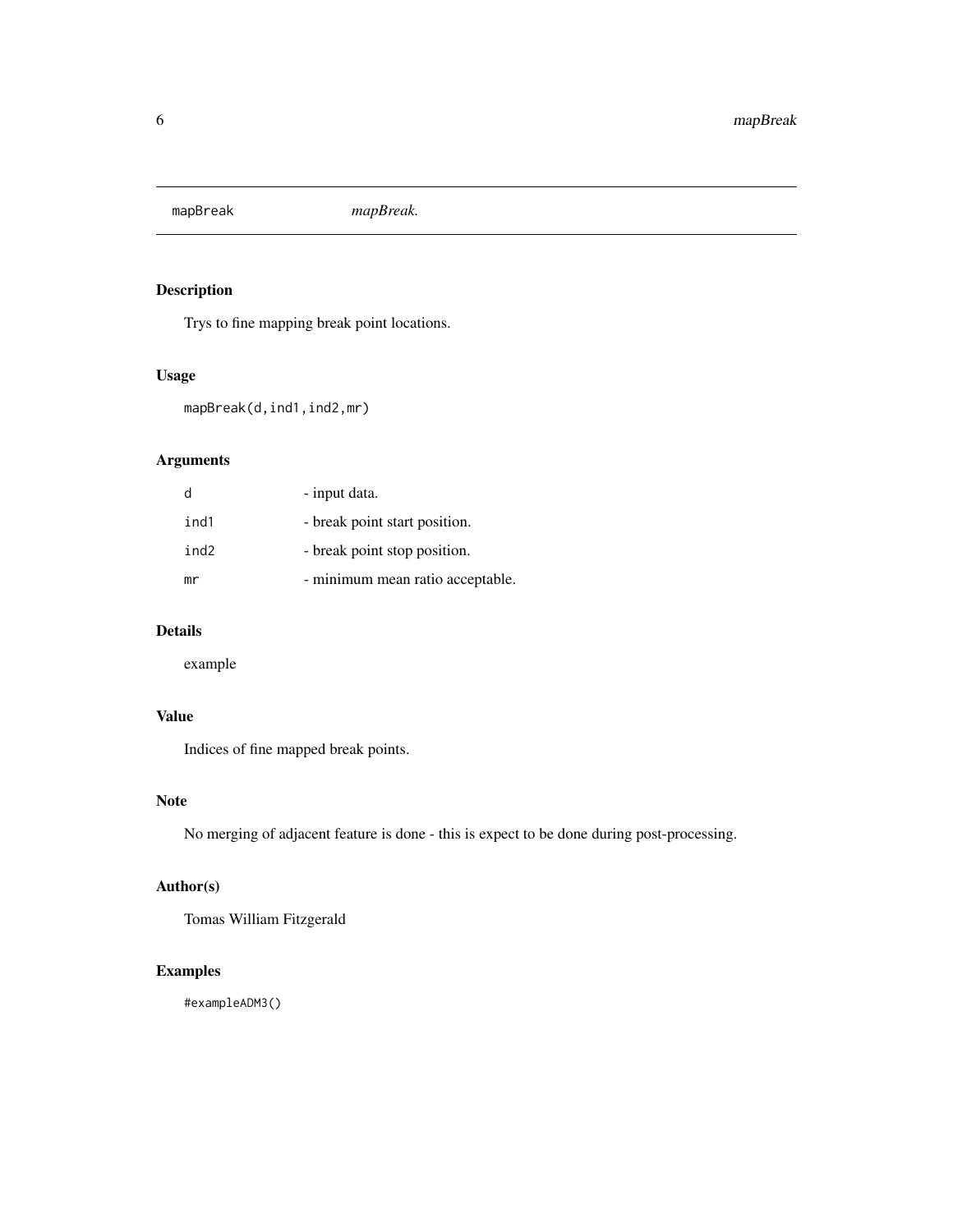<span id="page-6-0"></span>

#### Description

Makes a plot for each detection feature.

#### Usage

plotADM3(l)

#### Arguments

1 - list - output from ADM2.

#### Details

Cycles though each detected feature - plotting its surroundings.

#### Value

A number of plots.

#### Note

note.

#### Author(s)

Tomas William Fitzgerald

#### Examples

#plotADM3(l)